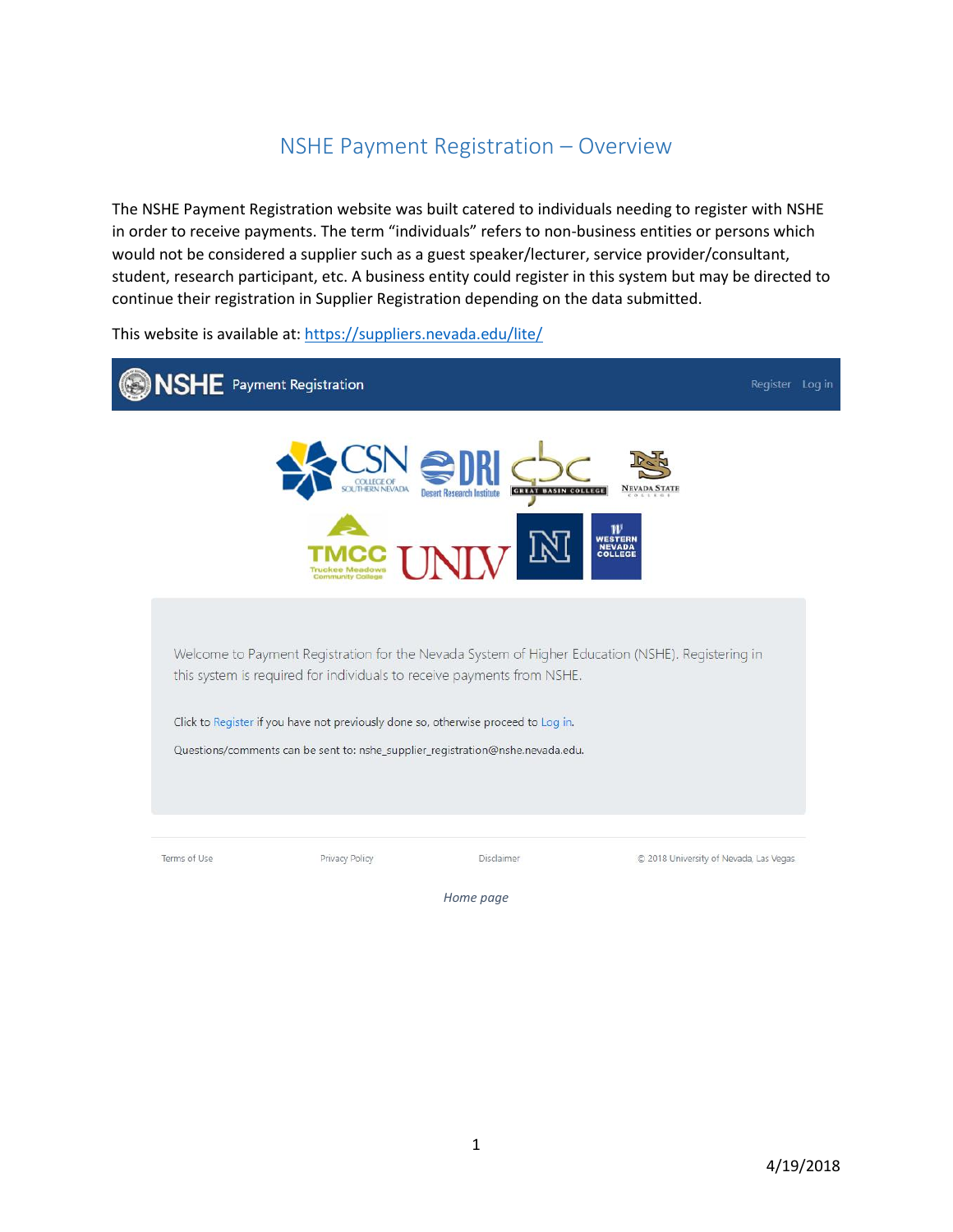A first time user must create a new account to use for logging in the system by clicking the Register link. Note: The credentials created here can also be used to log in to Supplier Registration. If a user creates an account at the Supplier Registration website but does not start a registration there, they are able to submit a registration through NSHE Payment Registration.

|                             | <b>NSHE</b> Payment Registration                                                                    |                   | Register Log in                        |
|-----------------------------|-----------------------------------------------------------------------------------------------------|-------------------|----------------------------------------|
| <b>Create New Account</b>   |                                                                                                     |                   |                                        |
| <b>First Name</b>           |                                                                                                     |                   |                                        |
| <b>Last Name</b>            |                                                                                                     |                   |                                        |
| <b>Phone Number</b>         | United States of America (+1)<br>Area Code<br><b>Phone Number</b>                                   | ۳                 |                                        |
| <b>Email Address</b>        | Your email address will be used to log in to this site.                                             |                   |                                        |
| Password                    | Password must be at least 7 characters long and contain at least 1 Special Characters (i.e. ! @ #). |                   |                                        |
| ConfirmPassword             |                                                                                                     |                   |                                        |
| <b>Security Question</b>    | Enter a question to use for password recovery.                                                      |                   |                                        |
| <b>Security Answer</b>      | Enter an answer to use for password recovery.                                                       |                   |                                        |
| I agree to the Terms of Use |                                                                                                     |                   |                                        |
| Submit                      |                                                                                                     |                   |                                        |
| Return to Login             |                                                                                                     |                   |                                        |
| Terms of Use                | Privacy Policy                                                                                      | <b>Disclaimer</b> | © 2018 University of Nevada, Las Vegas |

*Create New Account page*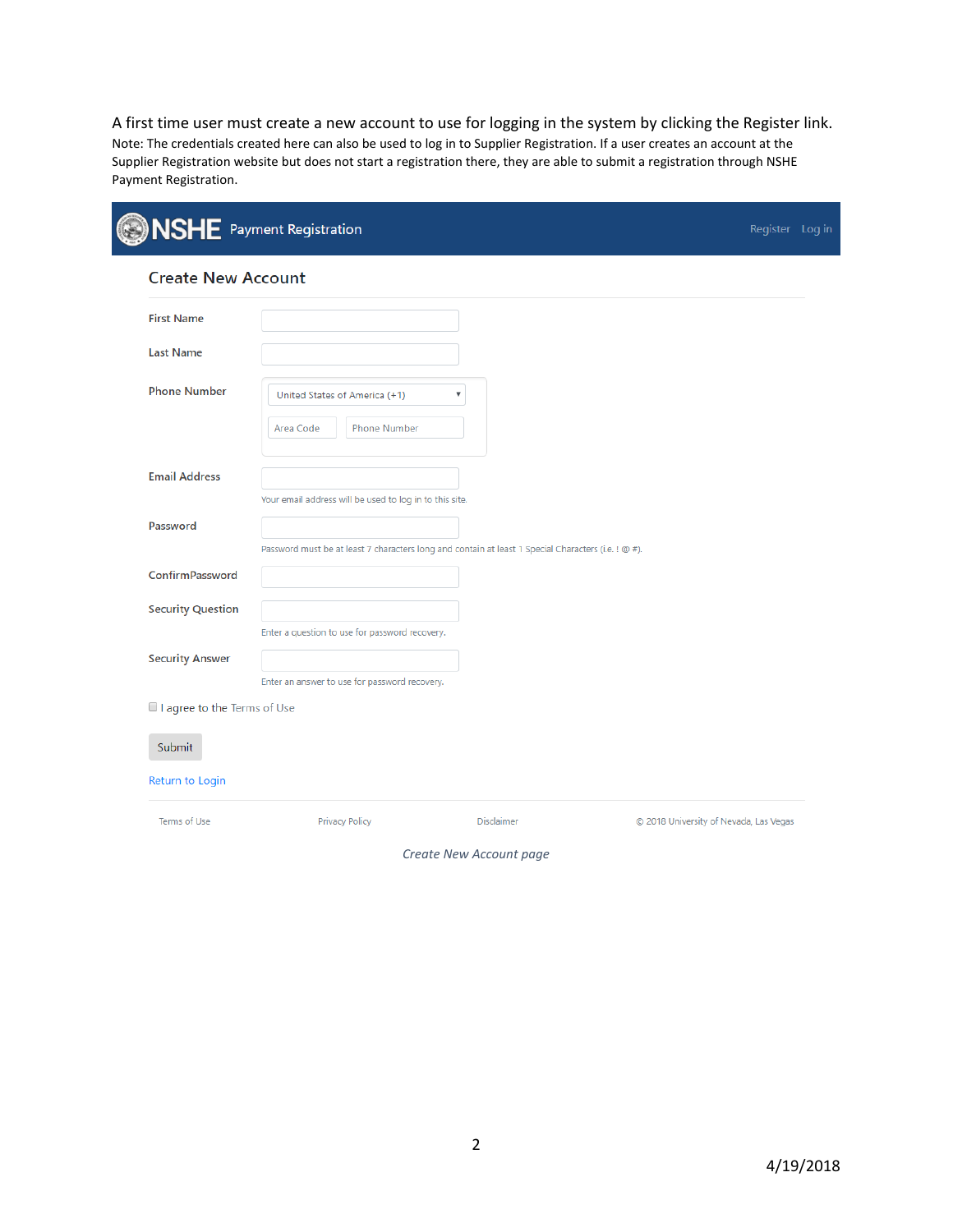After submitting the Create New Account page, the user will arrive at a confirmation page and will be sent a verification email. The verification email is sent to verify that the email entered is indeed valid.

|                                                                         | <b>NSHE</b> Payment Registration                                                                                       |                                                       |                                                                                                       | Register Log in                                                                                                                    |  |
|-------------------------------------------------------------------------|------------------------------------------------------------------------------------------------------------------------|-------------------------------------------------------|-------------------------------------------------------------------------------------------------------|------------------------------------------------------------------------------------------------------------------------------------|--|
|                                                                         | Thank you for submitting your information.                                                                             | and then log in to complete the registration process. | The email you receive will be sent from nshe_supplier_registration@nshe.nevada.edu                    | In order to verify your email address, you will receive an email with a verification link. You must click on the verification link |  |
| <b>First Name: Paul</b><br>Password: *****<br><b>Security Answer: a</b> | Last Name: Capitini<br>Phone Number: +1 (702) 651-4388<br>Email Address: paul.capitini@csn.edu<br>Security Question: q |                                                       |                                                                                                       |                                                                                                                                    |  |
| Terms of Use                                                            |                                                                                                                        | <b>Privacy Policy</b>                                 | Disclaimer<br>Create New Account confirmation page                                                    | C 2018 University of Nevada, Las Vegas                                                                                             |  |
| Capitini, Paul<br>To                                                    | Q Reply Q Reply All Q Forward<br>Thu 4/19/2018 1:44 PM                                                                 |                                                       | nshe_supplier_registration@nshe.nevada.edu<br>NSHE Payment Registration - Account Activation Required |                                                                                                                                    |  |

Welcome to the NSHE Payment Registration website.

In order to complete your registration, you first must activate your account by clicking on the following verification link: https://suppliers-test.oit.unlv.edu/lite/Account/Verification/c1da1798-52c8-4f21-ac74-36dde44facbe

Once you have visited the verification page, you can log in and complete your payment registration.

Thank you!

*Sample Verification email*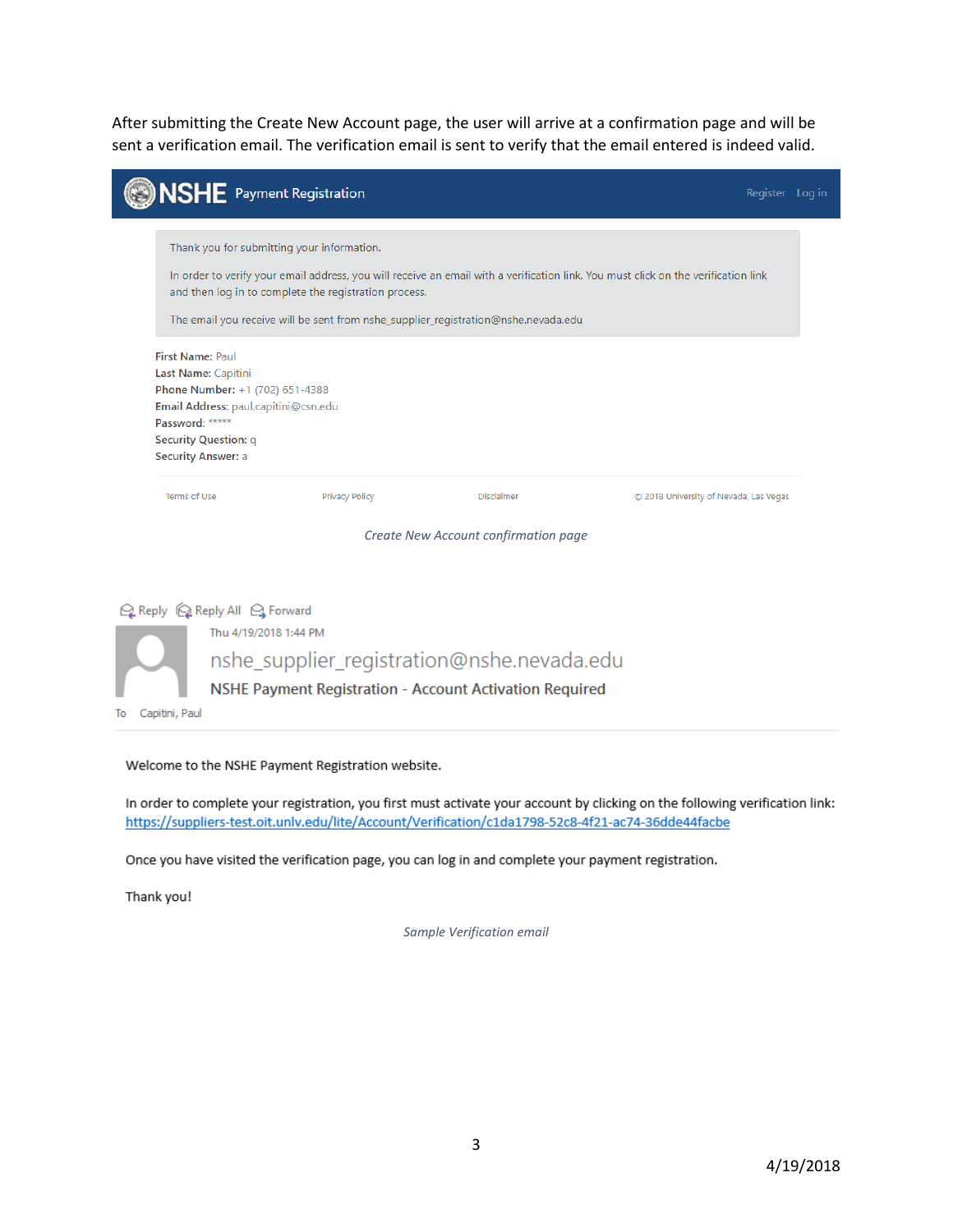After clicking on the email verification link, the user will arrive at a verification success page and be prompted to log in.



Once logged in, the user can fill out the one page registration form (displayed on the next page).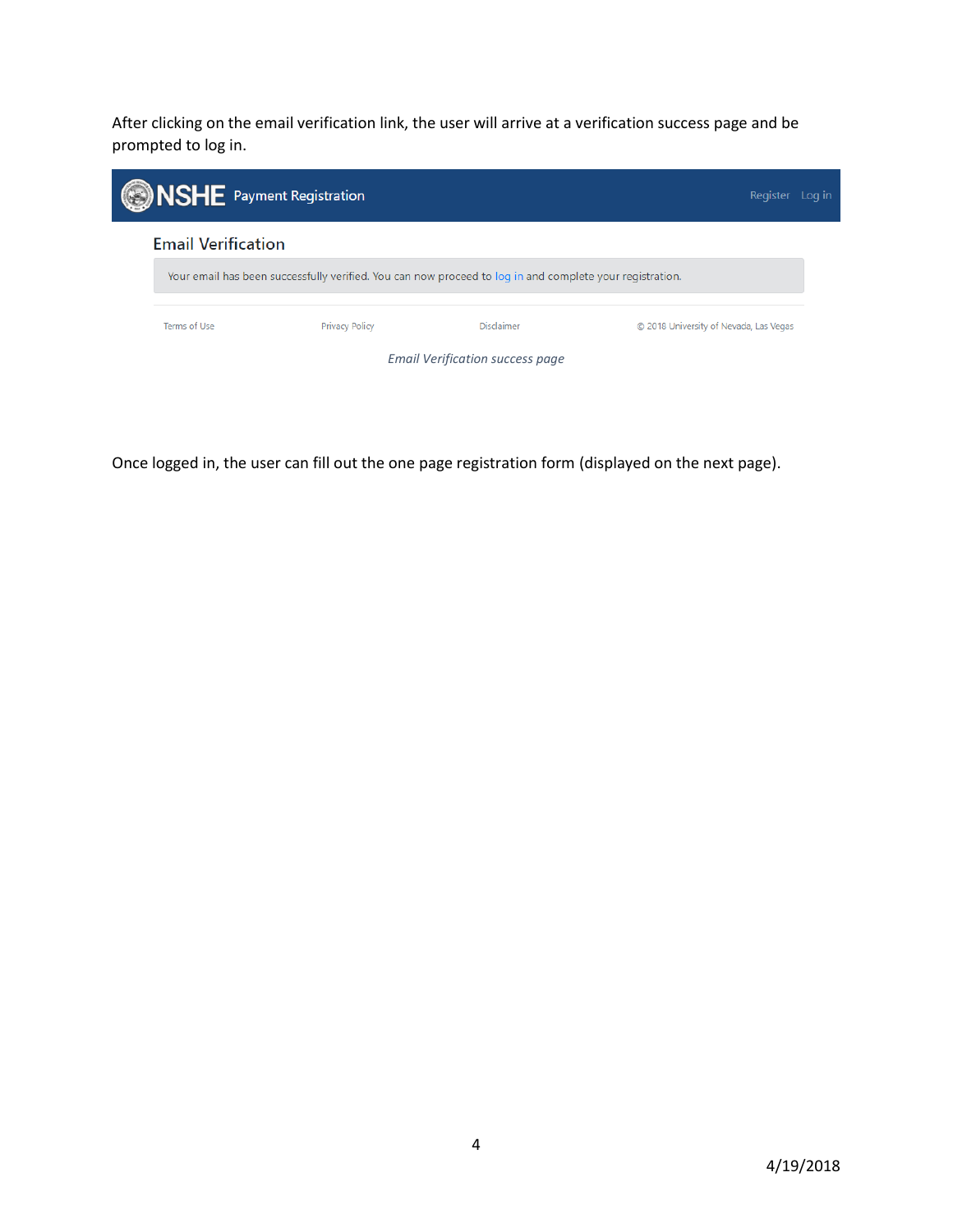## **INSHE** Payment Registration

| Submit the following form to complete your registration. |                                            |                                                                                                                          |                                                                                                                                                                                                                                                                                                |                                        |
|----------------------------------------------------------|--------------------------------------------|--------------------------------------------------------------------------------------------------------------------------|------------------------------------------------------------------------------------------------------------------------------------------------------------------------------------------------------------------------------------------------------------------------------------------------|----------------------------------------|
| Name                                                     | Paul Capitini                              |                                                                                                                          |                                                                                                                                                                                                                                                                                                |                                        |
| Phone                                                    | United States of America (+1)<br>Area Code | $\boldsymbol{\mathrm{v}}$<br><b>Phone Number</b>                                                                         |                                                                                                                                                                                                                                                                                                |                                        |
| Email                                                    | paul.capitini@csn.edu                      |                                                                                                                          |                                                                                                                                                                                                                                                                                                |                                        |
| <b>Organization Type</b>                                 |                                            | Individual/Sole Proprietor or Single-Me ▼                                                                                |                                                                                                                                                                                                                                                                                                |                                        |
| <b>Relationship to NSHE</b>                              | --Select a Value--                         | ۷                                                                                                                        |                                                                                                                                                                                                                                                                                                |                                        |
| <b>Address</b>                                           | Country<br><b>Address Line 1</b>           | <b>United States of America</b><br>$\boldsymbol{\mathrm{v}}$<br>Address Line 1                                           |                                                                                                                                                                                                                                                                                                |                                        |
|                                                          | <b>Address Line 2</b>                      | Address Line 2                                                                                                           |                                                                                                                                                                                                                                                                                                |                                        |
|                                                          | City                                       | City                                                                                                                     |                                                                                                                                                                                                                                                                                                |                                        |
|                                                          | <b>State</b>                               | -- Select a value --<br>v                                                                                                |                                                                                                                                                                                                                                                                                                |                                        |
|                                                          | <b>Postal Code</b>                         | Postal Code                                                                                                              |                                                                                                                                                                                                                                                                                                |                                        |
|                                                          | County                                     | County                                                                                                                   |                                                                                                                                                                                                                                                                                                |                                        |
| Payments                                                 |                                            | To receive electronic payments from NSHE, click Add Bank Account now.<br>Highly Recommended to receive payments quicker! |                                                                                                                                                                                                                                                                                                |                                        |
| Tax ID                                                   | Country                                    | $\pmb{\mathrm{v}}$<br>United States of America                                                                           |                                                                                                                                                                                                                                                                                                |                                        |
|                                                          | <b>Type</b>                                | SSN or ITIN<br>$\boldsymbol{\mathrm{v}}$                                                                                 |                                                                                                                                                                                                                                                                                                |                                        |
|                                                          | <b>Tax ID</b>                              | Tax Id                                                                                                                   |                                                                                                                                                                                                                                                                                                |                                        |
| <b>Tax Document</b>                                      | https://www.irs.gov/.                      | Choose File   No file chosen                                                                                             | A signed W9 form must be submitted (W8 form for non-US residents). If you do not upload one now, it can be emailed or faxed in. These forms are available at                                                                                                                                   |                                        |
| <b>Answers Required:</b>                                 | $O$ Yes $O$ No<br>$O$ Yes $O$ No           |                                                                                                                          | 1. Are you a current employee of any institution of the Nevada System of Higher Education?<br>2. Are you a member of the same household as a current employee of the Nevada system of Higher Education?<br>3. Are you a US Citizen or lawful permanent resident of the US (green card holder)? |                                        |
| Submit                                                   | ○ Yes ○ No                                 |                                                                                                                          |                                                                                                                                                                                                                                                                                                |                                        |
| Terms of Use                                             |                                            | <b>Privacy Policy</b>                                                                                                    | Disclaimer                                                                                                                                                                                                                                                                                     | C 2018 University of Nevada, Las Vegas |

*Registration Form*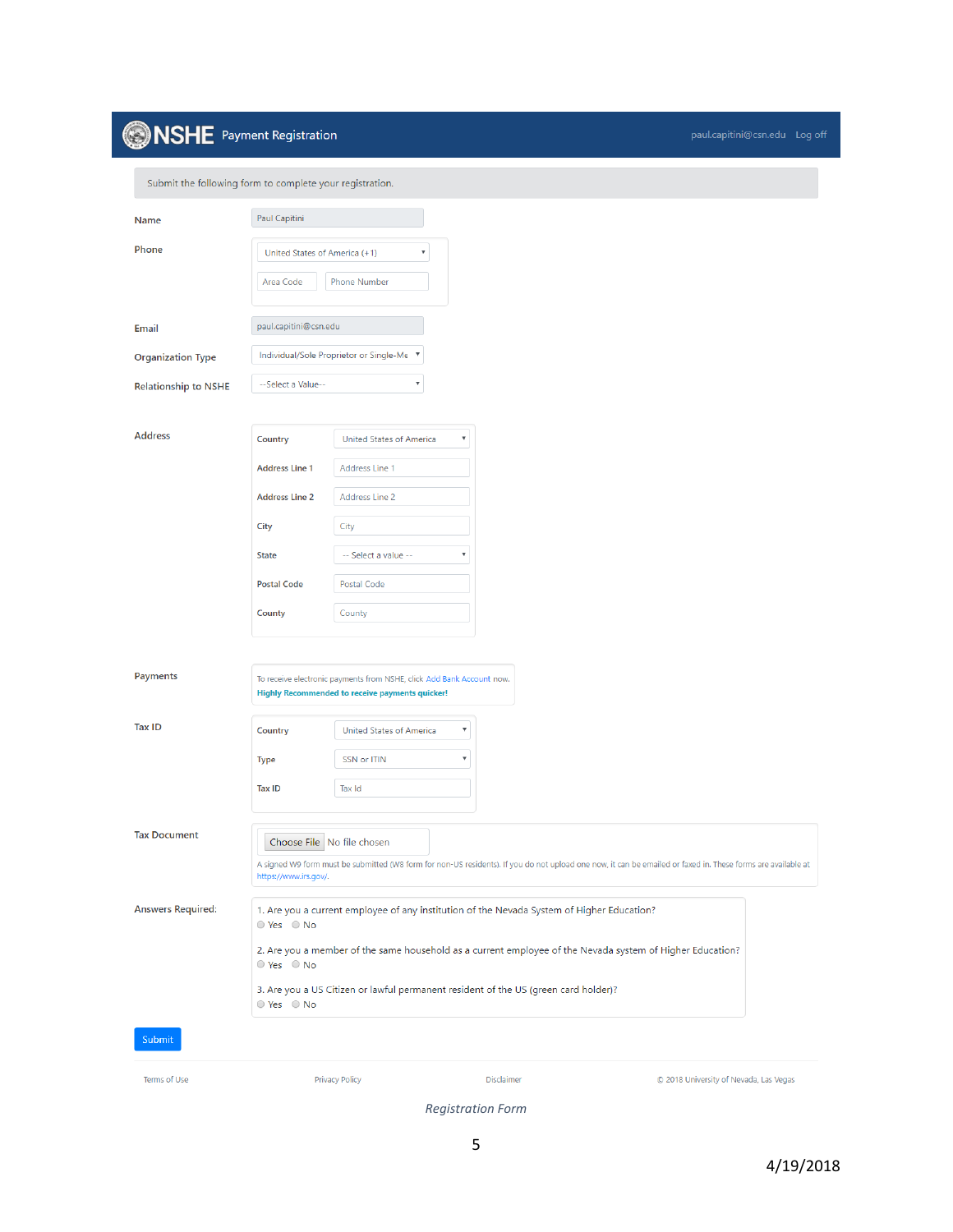Some notes about the registration form:

 Organization Type – if any value other than "Individual/Sole Proprietor or Single Member LLC" is selected a warning will be displayed. The user can still submit the form but will be required to complete the registration in Supplier Registration.

|              | Organization                                   | Individual/Sole Proprietor or Single-Me ▼                                                                                          |  |
|--------------|------------------------------------------------|------------------------------------------------------------------------------------------------------------------------------------|--|
|              | <b>Type</b>                                    | C Corporation                                                                                                                      |  |
|              |                                                | Individual/Sole Proprietor or Single-Member LLC                                                                                    |  |
|              |                                                | <b>Limited Liability Company</b>                                                                                                   |  |
|              |                                                | Other                                                                                                                              |  |
|              |                                                | Partnership                                                                                                                        |  |
|              |                                                | S Corporation                                                                                                                      |  |
|              |                                                | Trust/Estate                                                                                                                       |  |
| Organization | C Corporation                                  | List of Organization Types                                                                                                         |  |
| <b>Type</b>  |                                                |                                                                                                                                    |  |
|              | will be provided after this form is submitted. | The Organization Type selected requires that you complete the registration at the NSHE Supplier Registration website. Instructions |  |
|              |                                                | Warning message if Organization Type other than Individual is selected                                                             |  |

 Relationship to NSHE – if a value of "Other" is selected, the user is required to provide additional detail in the "Specify the relationship" textbox

| <b>Relationship to NSHE</b>   | --Select a Value--          |
|-------------------------------|-----------------------------|
|                               | --Select a Value--          |
|                               | Guest Speaker/Lecturer      |
|                               | Service Provider/Consultant |
|                               | Student                     |
|                               | Research Participant        |
|                               | Other                       |
| List of Relationships to NSHE |                             |
|                               |                             |
|                               |                             |
|                               |                             |

| <b>Relationship to NSHE</b> | Other                    |  |
|-----------------------------|--------------------------|--|
|                             | Specify the relationship |  |

*Relationship value of "Other" is selected*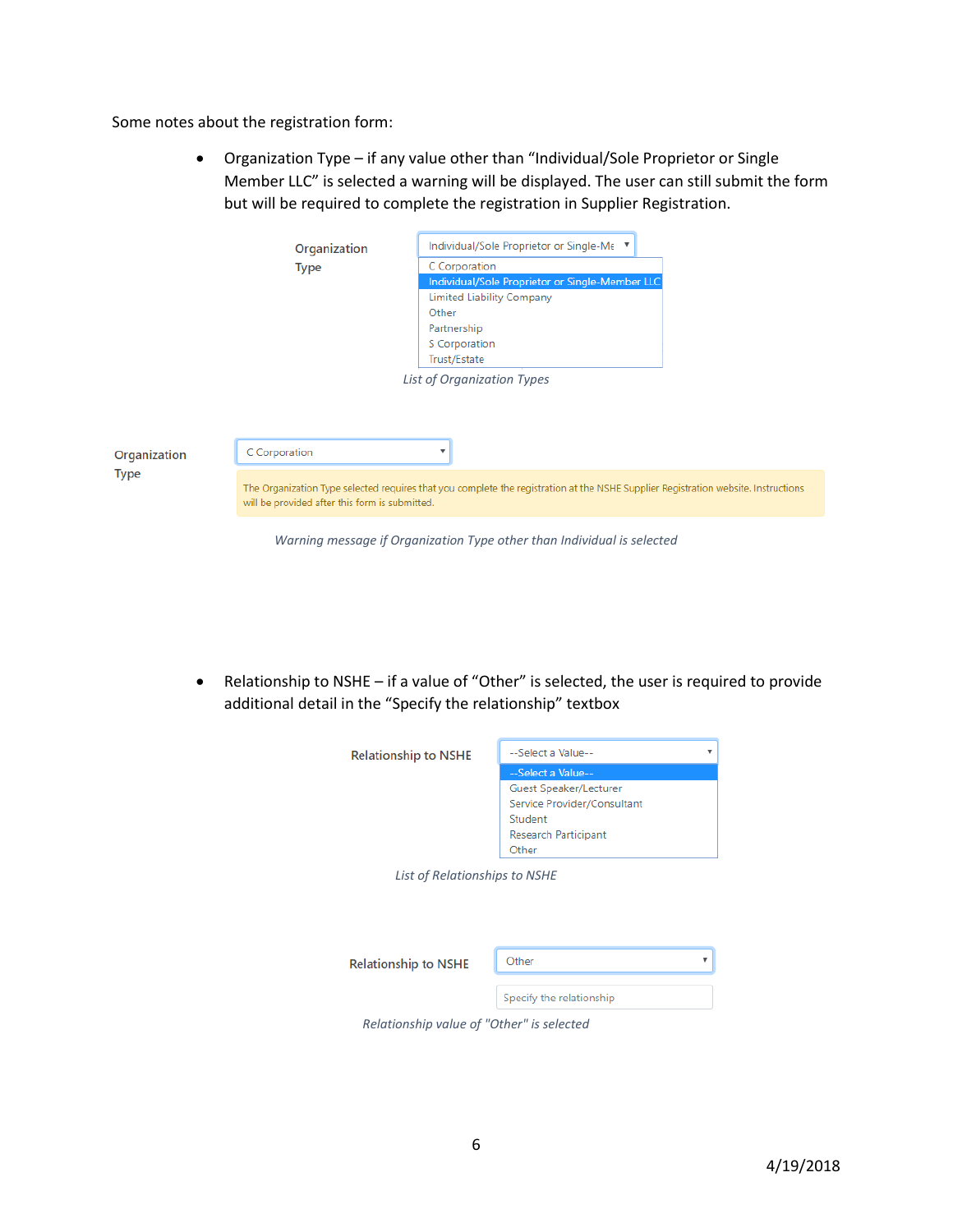Payments – If user clicks on Add Bank Account, banking info can be immediately entered.

|                                             | <b>Add Bank Account:</b><br>Must be a US-based bank |  |  |
|---------------------------------------------|-----------------------------------------------------|--|--|
| <b>Account Type</b>                         | --Select a Value--<br>▼                             |  |  |
| <b>Bank Name</b>                            | <b>Bank Name</b>                                    |  |  |
| <b>Routing</b><br><b>Number</b>             | <b>Routing Transit</b>                              |  |  |
| Account                                     | <b>Account Number</b>                               |  |  |
| <b>Number</b><br><b>Remove Bank Account</b> |                                                     |  |  |
|                                             |                                                     |  |  |

After submitting the registration form, the user will arrive at a confirmation page.

| <b>SHE</b> Payment Registration |                                                                                                          |            | purchasingtest@unlv.edu Log off        |
|---------------------------------|----------------------------------------------------------------------------------------------------------|------------|----------------------------------------|
|                                 | Thank you for submitting your information. You will receive an email once your registration is accepted. |            |                                        |
| <b>Status: Not Submitted</b>    |                                                                                                          |            |                                        |
| Name: Paul Capitini             |                                                                                                          |            |                                        |
| Email: paul.capitini@csn.edu    |                                                                                                          |            |                                        |
| Phone: +1 (702) 651-4388        |                                                                                                          |            |                                        |
|                                 | <b>Organization Type: Individual/Sole Proprietor or Single-Member LLC</b>                                |            |                                        |
|                                 | <b>Spend Category:</b> Service Provider/Consultant                                                       |            |                                        |
|                                 | Address: 10 Main St-Las Vegas-89169-USA-NV                                                               |            |                                        |
| Terms of Use                    | Privacy Policy                                                                                           | Disclaimer | © 2018 University of Nevada, Las Vegas |

*Registration Confirmation page*